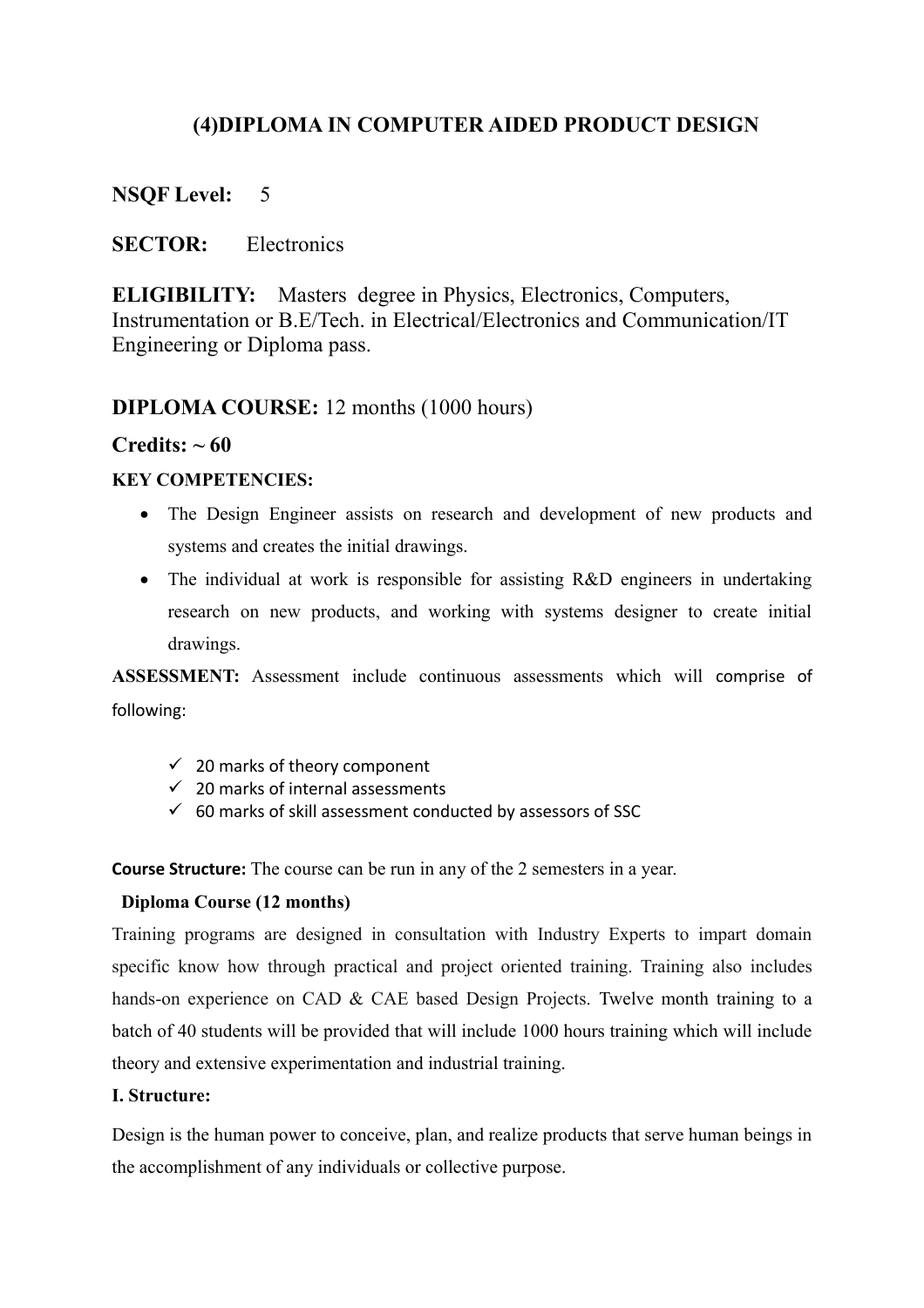Sensors are at work in a wide variety of applications in construction, utilities, building management and office equipment. Increasing demands for monitoring safety and efficiency are being met by solutions custom-designed to perform reliably in some challenging environments.

The centre will provide an extensive training programme of twelve month duration for M.Sc. Physics, Electronics, Computer, Instrumentation or B.E/Tech. in Electrical / Electronics & Communication / IT Engineering or Diploma pass. This will include lecture programme and extensive experimentation and Industrial training.

The students will also have industrial exposure for realization of industrial requirements. The industries will also have a chance for face to face interaction with this centre. Hence this centre wills a common plate form for students and industries in fulfilling their mutual requirements.

#### **II. Course content:**

### **1. Design for Manufacturing (ELDC 101): 20 Hours**

 Orthographic & isometric views, limit, fits & tolerance**,** Dimensioning, GD&T**,** 

Forging, casting, sheet metal & plastic molding processes.

# **2. Engineering Design & Analysis (ELDC 102): 30 Hours**

Stress-strain relation, theories of failure,

Design case studies on engine component, gear box & trailer. Principles of industrial design

#### **3. 3D modeling (ELDC 103): 240 Hours**

 **Solid Edge:** Part modeling, Assembly & Drafting. **CATIA:** Part modeling, Surfacing, Assembly & Drafting. **Pro/E:** Part modeling, Sheet metal, Assembly & Drafting.

### **4. Finite Element Analysis (ELDC 104): 80 Hours**

 **ANSYS:** FEA theory, 1D, 2D & 3D elements

 Meshing methods, solvers & interpretation of results Static, modal & thermal analysis Introduction to non linear & transient analysis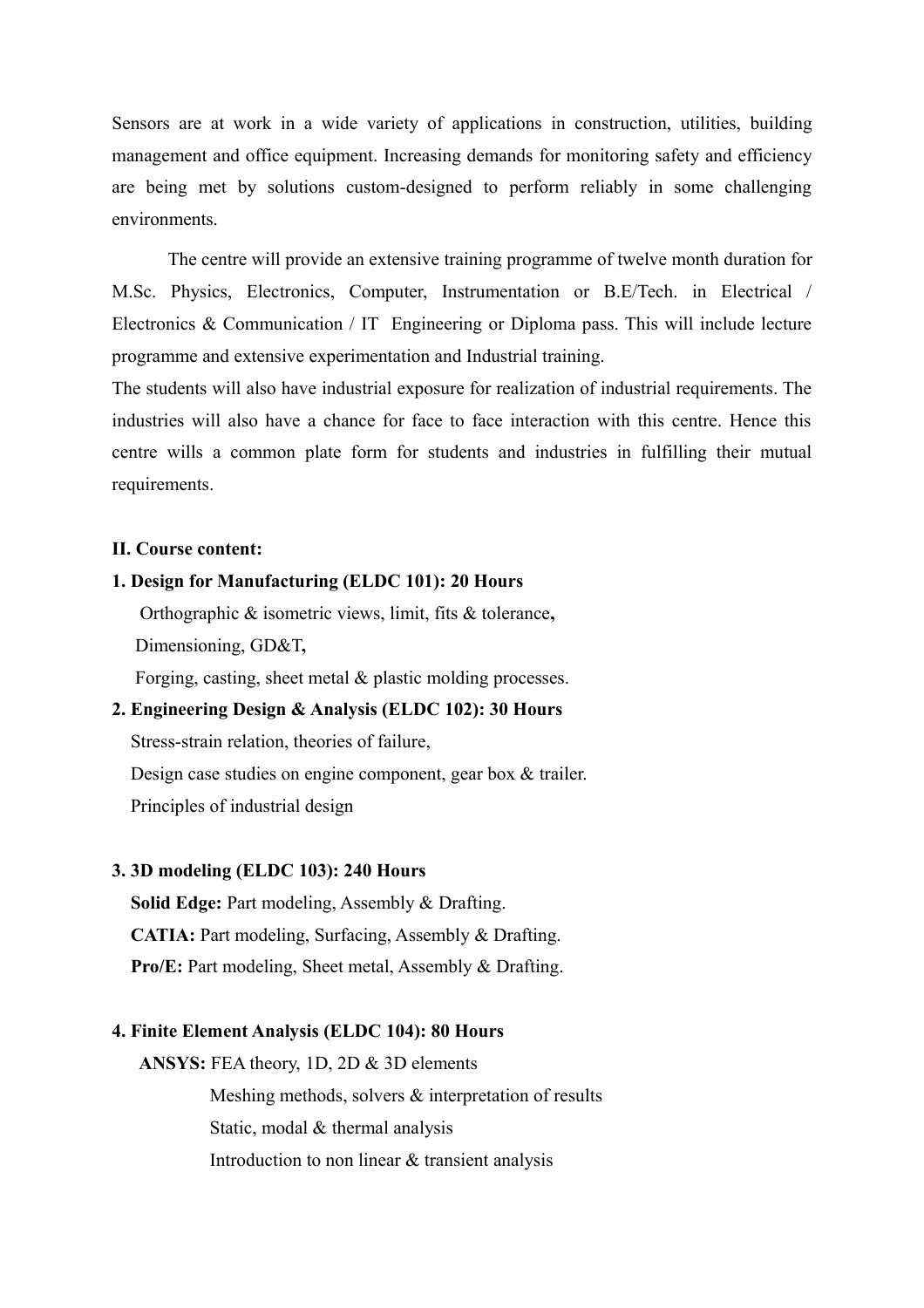#### **5. C & C++ Programming (ELDC 105): 80 Hours**

Object oriented concepts, functions, Classes and Objects, Overloading, Inheritance, Polymorphism, Data

 Structures in C++, Arrays, Stacks, Queues, Linked Lists, STI, RTTI, and Advanced Typecasting

### **6. Analytical skills (ELDC 106): 50 Hours**

Analytical ability, quantitative ability & verbal ability

### **7. PROJECT (ELDC 107): 100 Hours**

**Design of case studies:** Paper design, discussion & submission of design report, 3D modeling

**FEA of case studies:** Stress-strain analysis by applying boundary conditions & material properties

**Presentation:** Presentation of design & FEA results of case studies

### **8. Industrial orientation (ELDC 108):400 Hours**

Live project on engineering design & analysis

### **III. Protocols for outreach**

The proposed course aims a rigorous twelve months long training of students looking present days requirements of Automation in industries. The minimum qualification of students for this twelve months training course will be M.Sc. Physics, Electronics, Computer, Instrumentation or B.E/Tech. in Electrical / Electronics & Communication / IT.

### **Application of Computer Aided Product Design**

- Aerospace
- Automotive
- Chemical & Process
- Communications
- Computers & IT
- Electrical & Electronics
- Medical & Pharma
- Military & Defence
- Rail & Marine